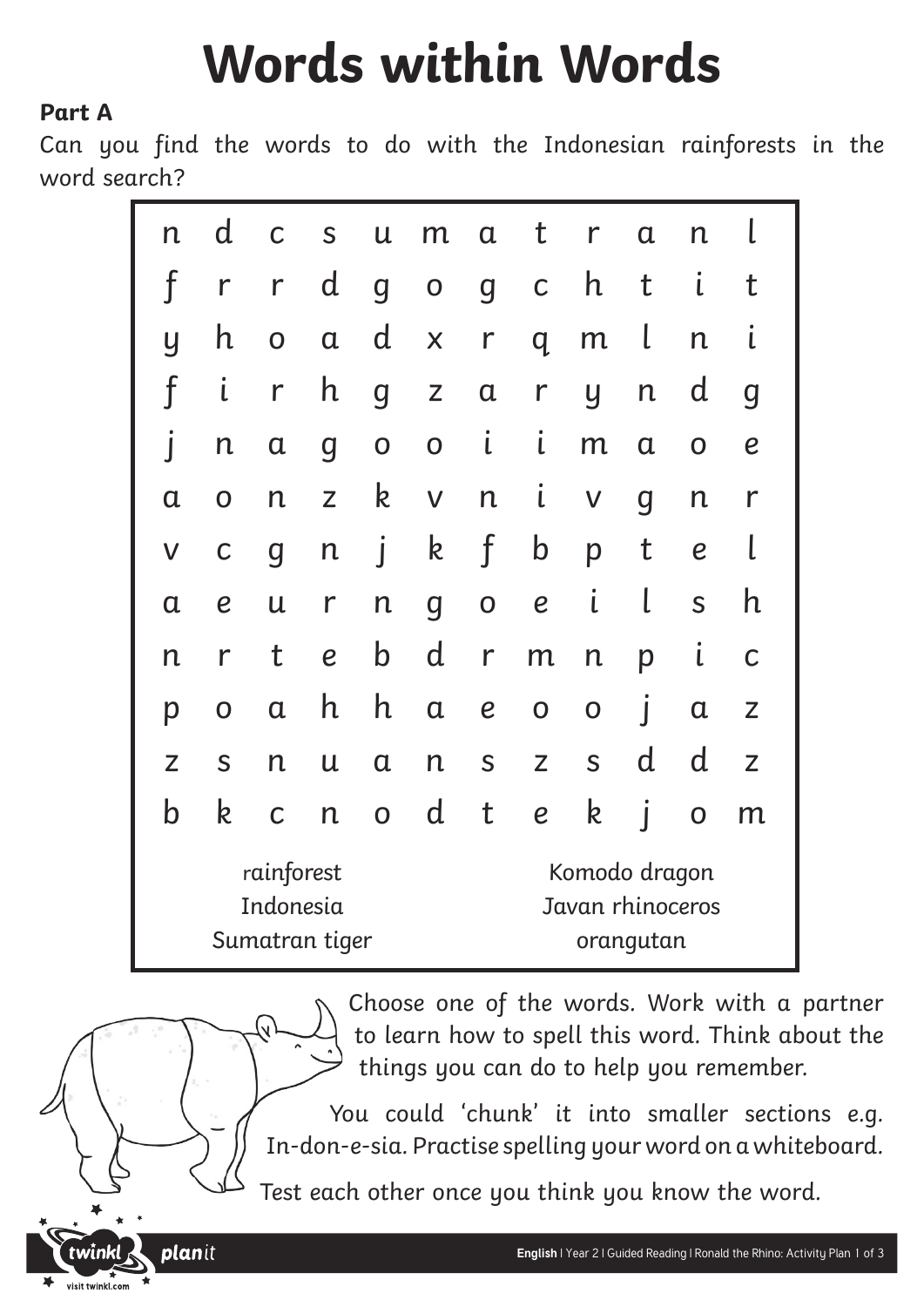# **Words within Words**

#### **Part B**

The words below are all to do with the rainforests in Indonesia. Can you use the letters in each word to create new words? How many different words can you find for each one?

Example: rain – in, ran, an; forest – for, rest, or, store, set.

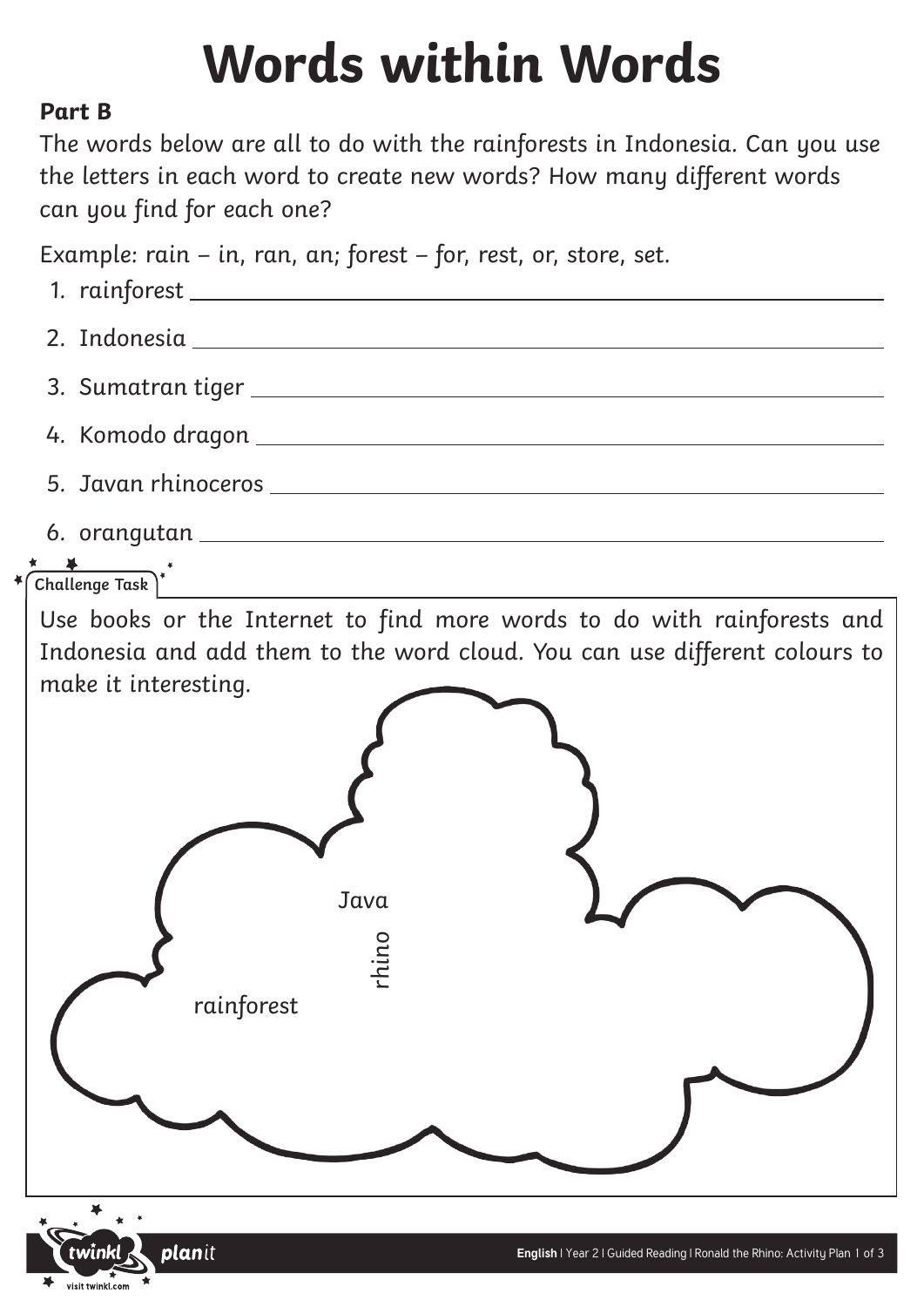### Words within Words **Answers**

### **Part A**

planit

visit twinkl.com

Can you find the words to do with the Indonesian rainforests in the wordsearch?



Choose one of the words. Work with a partner to learn how to spell this word. Think about the things you can do to help you remember.

You could 'chunk' it into smaller sections e.g. In-don-e-sia. Practise spelling your word on a whiteboard.

Test each other once you think you know the word.